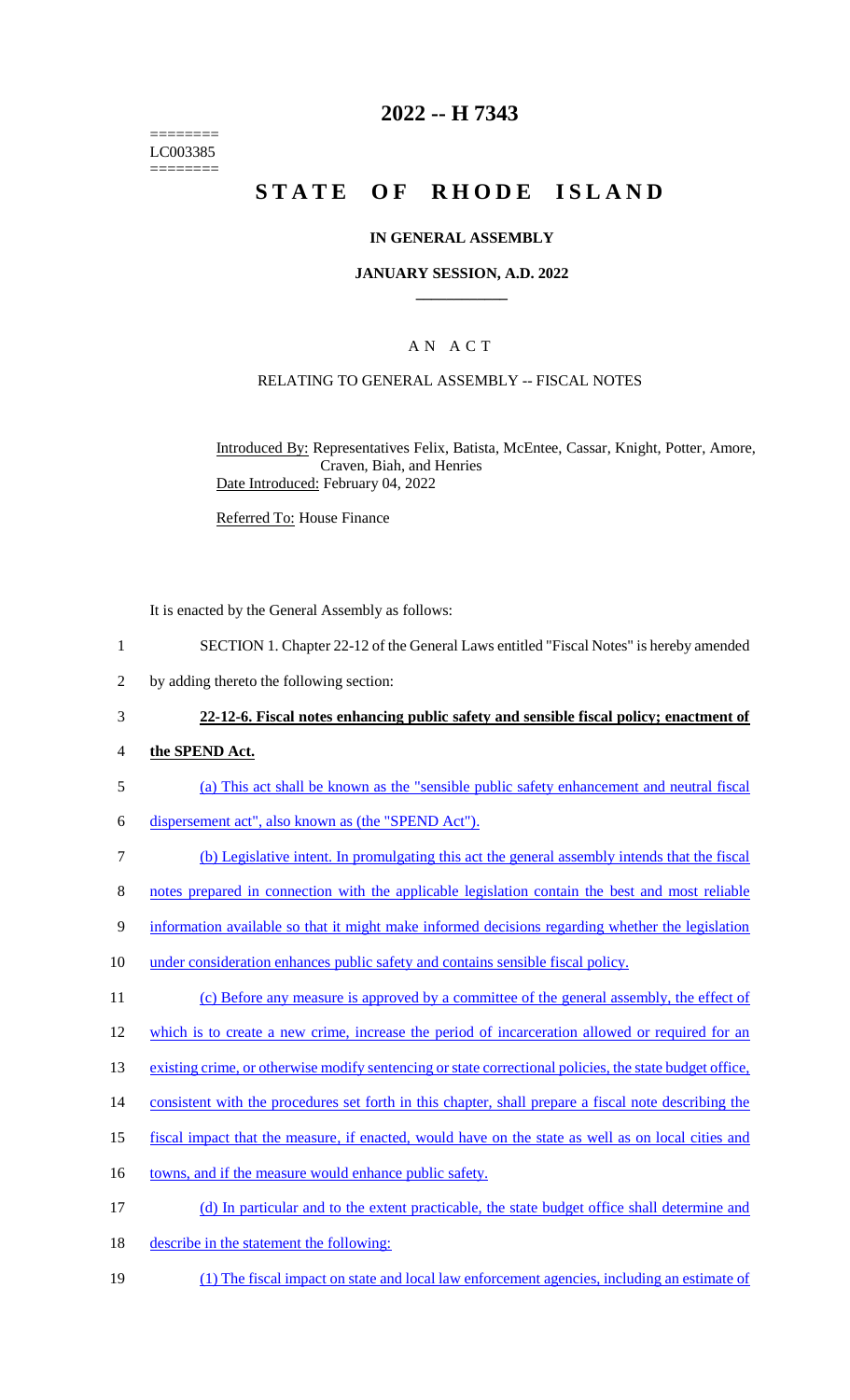- 1 the increase in the anticipated number of arrests annually;
- 2 (2) The fiscal impact on state and local courts, including an estimate of the increase in the
- 3 anticipated number of cases annually;
- 4 (3) The fiscal impact on the office of attorney general, including an estimate of the increase
- 5 in the anticipated number of prosecutions annually;
- 6 (4) The fiscal impact on public defense resources, including an estimate of the increase in
- 7 the anticipated number of cases annually; and
- 8 (5) The fiscal impact on state and local corrections' resources, including resources
- 9 supporting parole and probation supervision, and also including an estimate of the increase in the
- 10 anticipated number of bed-days to be used annually at both the state and local level as a result of
- 11 the passage of the measure. For purposes of this section "bed-days" means the number of days of
- 12 anticipated incarceration or treatment in a residential facility.
- 13 (e) The fiscal impact statement required under this section must describe the fiscal impact

14 that the measure, if enacted, would have on the state as well as on the local cities and town for ten

- 15 (10) years, beginning on the effective date of the measure.
- 16 (f) A state agency that prepares and submits to the state budget office fiscal impact 17 statements or related fiscal information applicable to a measure introduced before the general 18 assembly, the effect of which is to create a new crime, increase the period of incarceration allowed
- 19 or required for an existing crime or otherwise modify sentencing or state correctional policies, shall
- 20 describe the fiscal impact that the measure would have on the state agency for ten (10) years,
- 21 beginning on the effective date of the measure.
- 22 SECTION 2. This act shall take effect upon passage.

======== LC003385 ========